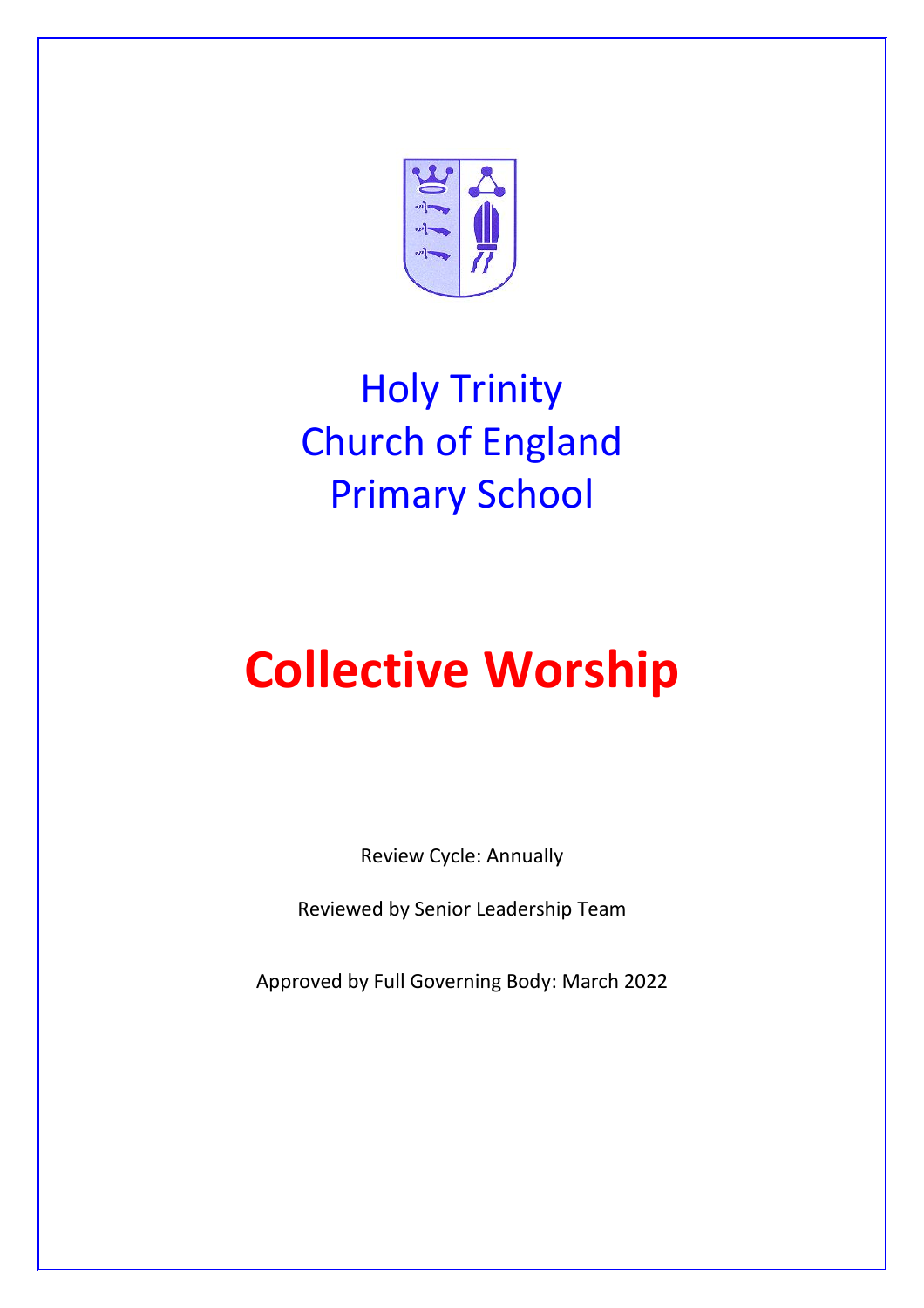#### *Our School Vision*

*Living and learning together as part of the family of God; we seek to inspire every person to be deeply rooted in the Christian faith and to experience being connected in a loving community – to grow, flourish and bear much fruit.*



*(inspired by John, Chapter 15:5)*

#### *Our School Values*

#### *Compassion ~ Forgiveness ~ Friendship ~ Koinonia ~ Perseverance ~ Thankfulness ~ Wisdom*

At Holy Trinity our school values enable us to live out our school vision. They help us to be rooted in God, to live well as a community and enable us to flourish and bear much fruit in our learning and in our behaviour. Our school values form the basis of pattern of collective worship and we encourage everyone in the community to demonstrate and live out our vision.

#### **Aims and Purpose**

We believe that the heart of Collective Worship provides the opportunity for pupils and staff and others such as governors and parents, to come together, to sing and pray, to share and communicate their feelings with one another and to God. It takes us beyond ourselves towards an encounter with the living God; this can be an exciting time for all of us.

Our central aims for Collective Worship are:

- To provide an opportunity for pupils to reflect upon and give honour to God.
- To foster feelings such as awe, wonder, thankfulness, mystery and joy.
- To highlight and nurture the spiritual dimension through experiencing worship.
- To provide pupils with a vocabulary of worship and an experience of a wide variety of Christian worship forms, including symbols and imagery.
- To provide an opportunity to celebrate major, and some minor, Christian festivals.
- To share with pupils the central teachings of the Christian faith at an appropriate level and thereby encourage them to explore and reflect on their own beliefs and understanding of God.
- To allow pupils to become familiar with a variety of worship in the Anglican tradition, according to their developmental stage.
- To provide an opportunity for children to become acquainted with people from the local and wider community, particularly the local churches.
- To enable children to appreciate their worth and value to God and to the community and to respect the integrity of all individuals as being made 'in the image of God'.
- To enable pupils to make effective use of silence in opportunities for reflection, contemplation, meditation and prayer.
- To establish, explore, and reinforce the common Christian values of the school community such as compassion, forgiveness, friendship, koinonia, perseverance, thankfulness and wisdom.
- To provide an opportunity to bring before God in prayer personal needs and those of others.
- To help pupils develop respect and sensitivity to the beliefs and values of others.
- To celebrate gifts, talents and achievements.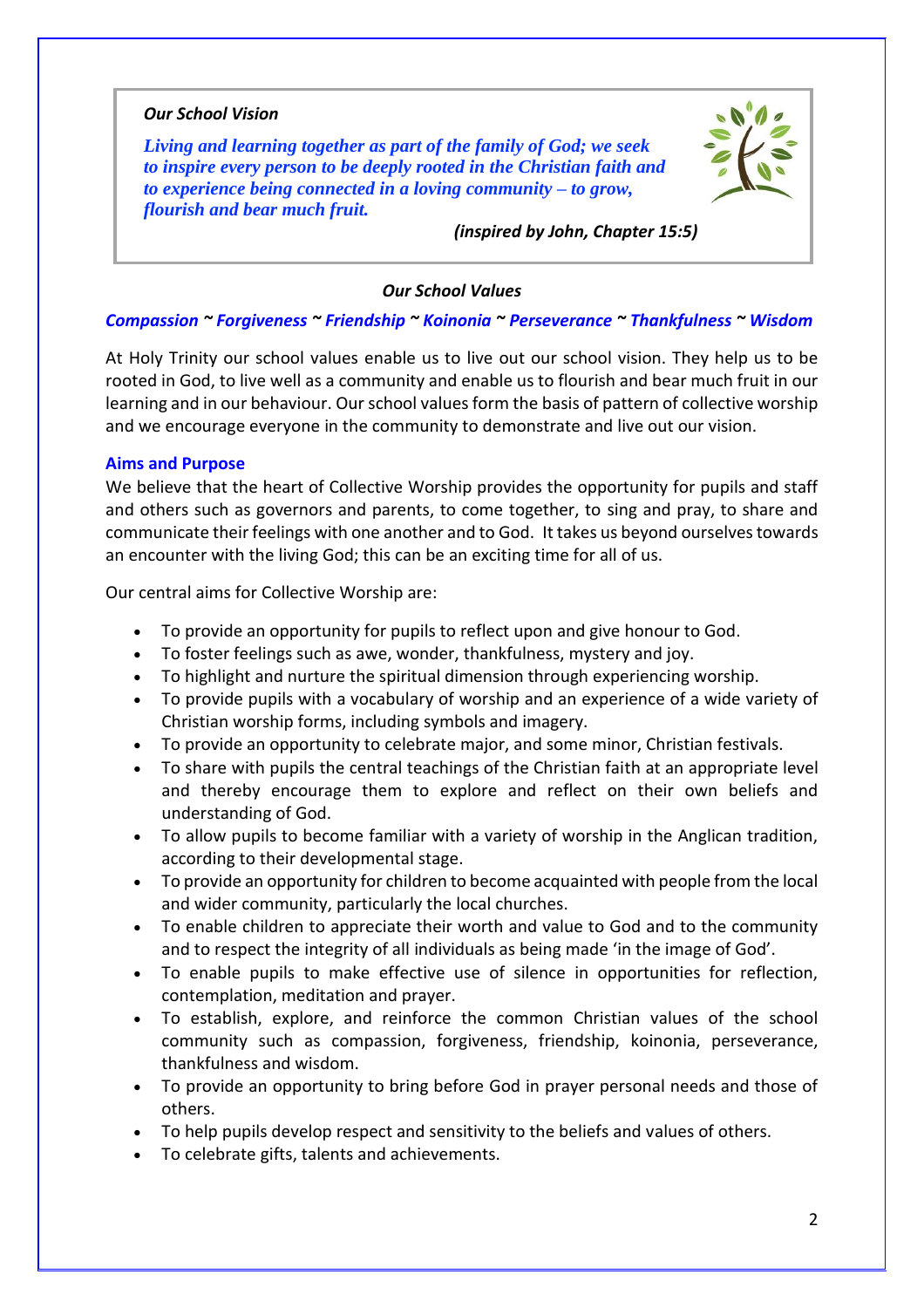#### **Collective Worship**

At Holy Trinity Church of England Primary School, we understand worship to be a special act or occasion where the purpose is to show reverence to God. Collective Worship involves all members of the school coming together to participate. We expect everyone to take an active part in the Collective Worship. Governors are welcome to join all acts of Collective Worship. We base our Collective Worship on the teachings of the Bible and the traditions of the Christian Church. We conduct them in a manner that is sensitive to the individual faith and beliefs of all members of the school community. When appropriate we hold collective worships that reflect other religious traditions that are represented in school and in the wider community.

#### **Organisation of Collective Worship**

At Holy Trinity Church of England School we hold daily active worship. This may be as a whole school, or in Key Stages, year groups or as individual classes. Acts of Collective Worship are held as indicated in the table (Appendix 1).

Collective Worship is conducted in a dignified and respectful way. Worship time is a period of peaceful reflection which we regard as a special time when children are expected to behave in an appropriate manner. Staff are expected to prepare the children for a time of worship through promotion of a calm, composed atmosphere in the classroom or the hall before they participate in worship. They should be quiet and thoughtful, listen carefully to the teachings, and participate fully in prayers and hymns/songs. We create an appropriate atmosphere by using music at the beginning of Collective Worship as the children are arriving and by using candles and other objects that act as a focal point for the attention of the children (For guidelines for leading Collective Worship see Appendix 2).

As well as staff conducting collective worship the clergy of Holy Trinity Parish Church regularly lead our school assemblies. Clergy of local churches are also invited to lead worship on a half termly basis. Children are given the opportunity to participate in and/or plan acts of worship themselves.

There are weekly themes for acts of worship which are built around the Schools Vision and values. These reflect the Christian faith and lifestyles as well as reflecting the festivals and events of the Christian calendar. There is a rota for each term which shows the weekly themes and who will be leading the acts of worship each day. Our values are celebrated through our Trinity Points / Certificates and Star Learners of the Week.

Friday acts of worship reflect the Bible text of the week and the achievements of our children. Each week class teachers select one (occasionally more) children from their class to receive praise for specific achievements relating to our School Vision and Values. Children are also encouraged to bring certificates, cups, shields etc. awarded in out of school activities to share their achievements with their school family. This plays an important role in promoting the ethos of Holy Trinity, which is that all children grow, flourish and bear fruit and that their successes can inspire others to achieve.

Twice each term Key Stage 2 children celebrate Communion. These services are led by the clergy of Holy Trinity Church and a number of Key Stage 2 children, including the RE Ambassadors, are involved through the writing/reading of prayers, serving, or reading the lesson. Parents, Governors and parishioners of Holy Trinity Church are encouraged to join these services to promote the home/school/church links.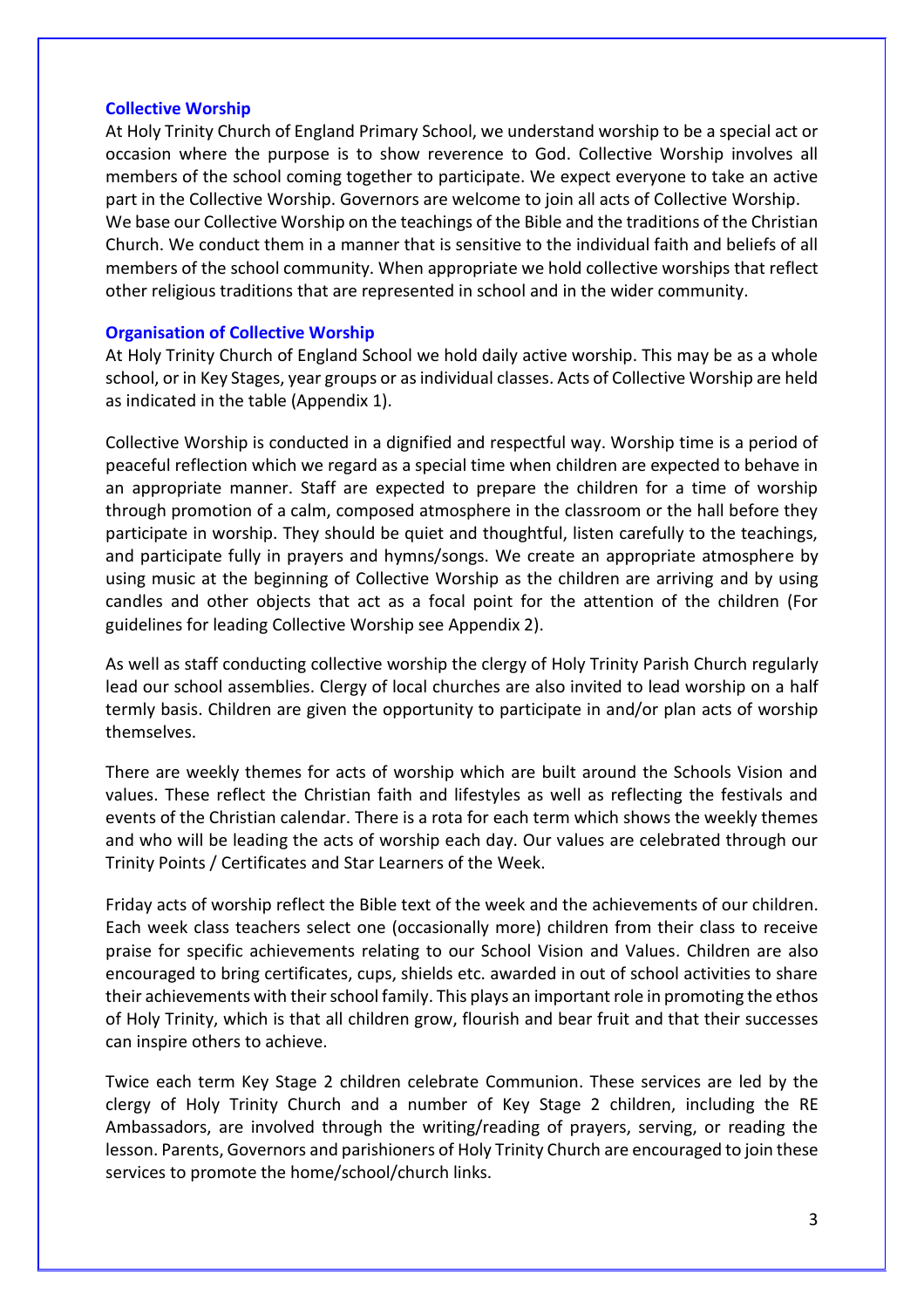At the end of each school term a service is held at Holy Trinity Church for all children from Reception to Year 6. Members of the school community are encouraged to contribute in a variety of ways e.g. writing and reading prayers, playing instruments, and reading appropriate passages from the Bible or other suitable texts, drama sketches etc.

#### **Class Prayer Area**

Each class has a Prayer Area. We encourage children to use the prayer area as somewhere to reflect on the vision and values of the school. Questions are used to evoke discussion and thought and are updated half termly. Prayer boxes are placed in this area for any child to place their prayers in which are then collected to be used in our Friday worship and with our Parent Prayer Group. Staff are encouraged to keep prayer tables attractive and tidy and the emphasis is on quality and appropriateness of the artefacts and pictures. Quality rather than quantity is emphasized as often the simplest picture or artefact can convey a powerful message.

#### **Resources**

There are a wide variety of resources available to help with planning acts of worship. In addition, the following websites have material suitable for use: www.assemblies.org and [www.barnabasinschools.org.uk.](http://www.barnabasinschools.org.uk/)

#### **Right of withdrawal**

All staff and children are expected to attend Collective Worship. However, any parent may request permission for their child to be excused from attending daily worship and alternative arrangements will be made for the supervision of the child during the period concerned. This follows the 1988 Education Act and is restated in the 1996 Education Reform Act. The Headteacher keeps a record of any children who withdraw from collective worship.

#### **Monitoring and Evaluation**

It is the responsibility of the named school governor for Religious Education and Collective Worship to monitor the policy and practice of collective worship. On a half termly, basis the views of the children are discussed and collected by the RE Ambassadors. These are recorded and fed back to Governors each year. Where appropriate, practical suggestions from the children are put into place to improve and develop this aspect of school life.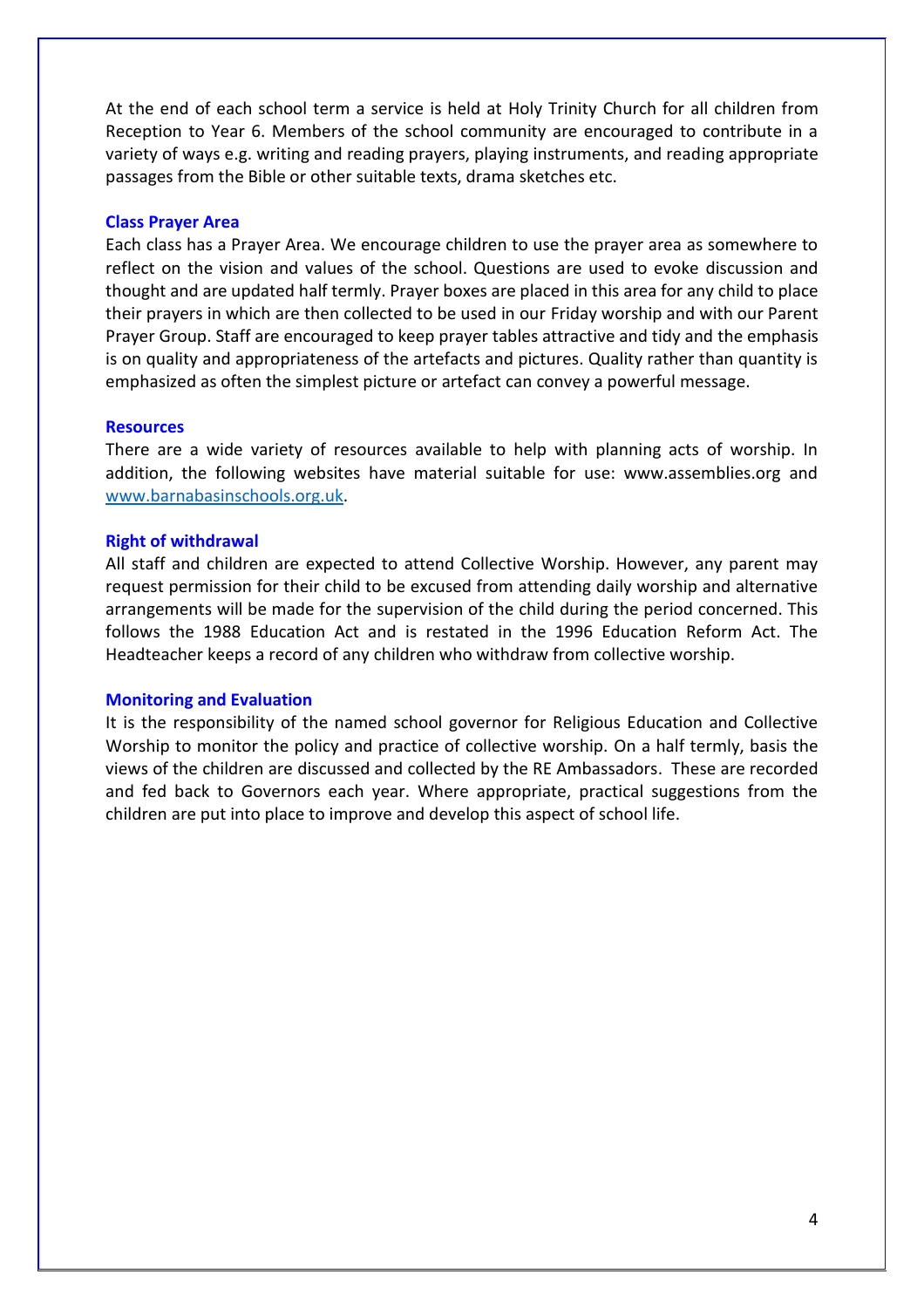### **Collective Worship Policy - APPENDIX 1**

## **Weekly organisation of Collective Worship**

| <b>DAY</b> | <b>TIME</b> | <b>WHAT</b>           | <b>WHERE</b>                   | <b>ORGANISED</b>     |
|------------|-------------|-----------------------|--------------------------------|----------------------|
|            |             |                       |                                | <b>BY</b>            |
| Monday     | 14:50       | <b>Class Worship</b>  | In classrooms                  | <b>Clare Rodenas</b> |
| Tuesday    | 14:50       | <b>KS2 Worship</b>    | <b>School Hall</b>             | <b>Clare Rodenas</b> |
|            |             | EY/KS1 Worship        | Oak Classroom                  | Paige Leavens        |
| Wednesday  | 14:50       | EY/KS1 Worship        | Oak Classroom                  | <b>Clare Rodenas</b> |
|            |             | <b>KS2 Worship</b>    | <b>School Hall</b>             | <b>Mair Henton</b>   |
| Thursday   | 14:50       | Worship in Church     | HT Church                      | HT Church            |
| Friday     | 14:50       | Reflections from the  | Online in school Clare Rodenas |                      |
|            |             | week and celebrations |                                |                      |